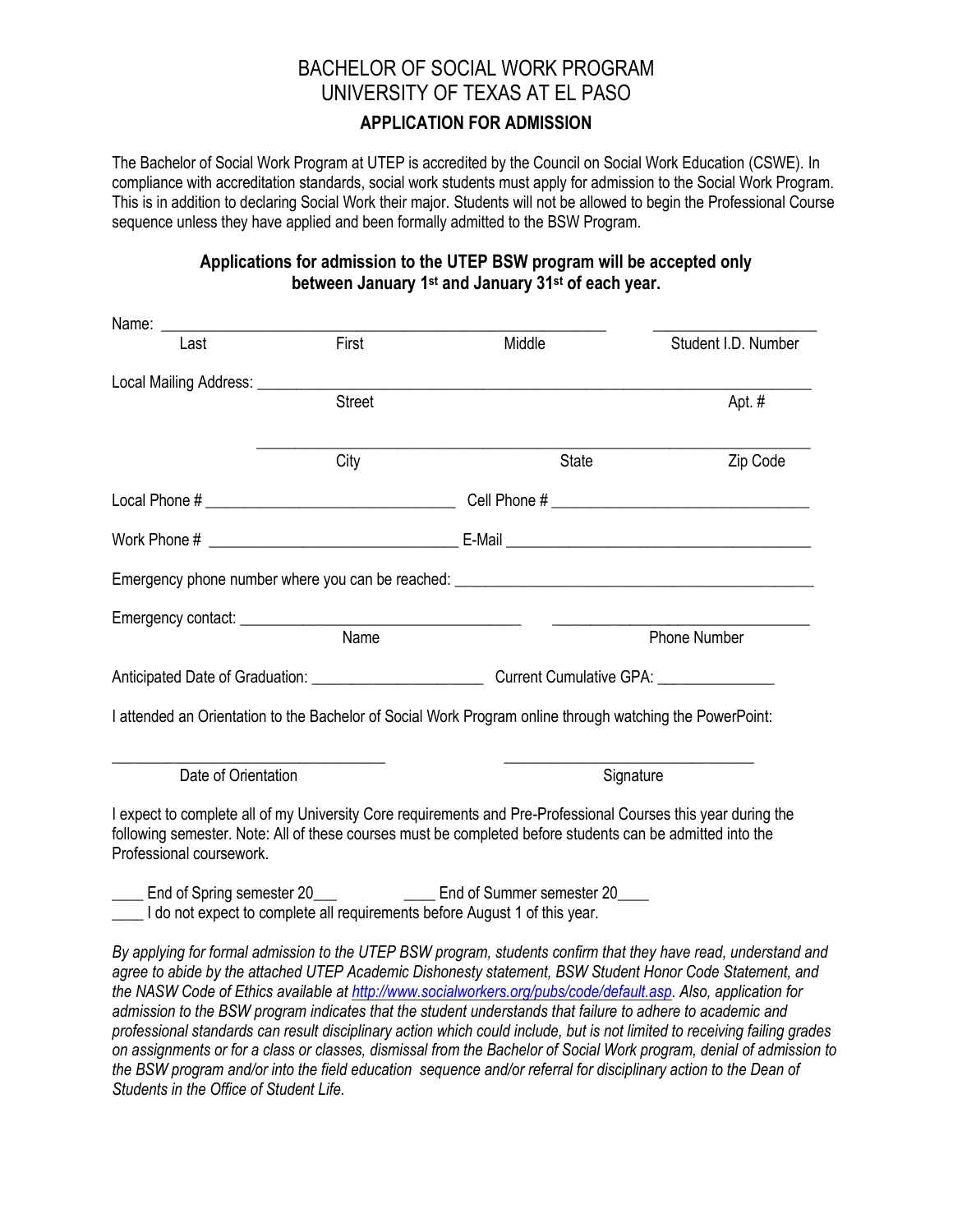#### ACADEMIC DISHONESTY POLICY University of Texas at El Paso

It is the philosophy of the University of Texas at El Paso that academic dishonesty is a completely unacceptable mode of conduct and will not be tolerated in any form. All persons involved in academic dishonesty will be disciplined in accordance with University regulations and procedures.

Scholastic dishonesty includes but is not limited to cheating, plagiarism, collusion, submission for credit of any work or materials that are attributable in whole or in part to another person, taking an examination for another person, or any act designed to give unfair advantage to a student or the attempt to commit such acts.

#### HONOR CODE STATEMENT UTEP Social Work Department

UTEP's policies on academic dishonesty are important to the Social Work Program. Social work, like other professions, is based on ethics and values. A key professional value identified by the Code of Ethics of the National Association of Social Workers (NASW), is integrity. Synonyms for integrity are honor, honesty, truthfulness, veracity, reliability and uprightness.

The Social Work Program supports a student Honor Code. The student Honor Code acknowledges that when a student is unethical it hurts not only other students, but damages the unethical student as well. As a group, social workers are responsible for monitoring the professional conduct of their peers. The Honor Code is the mechanism by which UTEP social work students protect the integrity of the group. When a person ignores others' unethical behavior, it weakens our profession and puts future clients at risk.

Integrity is important to Social Workers because we encounter people when they are most vulnerable. Also, our input as professionals can change the course of people's lives. Based on our verbal or written opinions people can be labeled as having emotional issues, convicted of breaking laws, have their children removed from the home, be committed for observation for psychiatric problems, and so forth. It is important that social workers are competent to assess a person, diligent about producing accurate documentation, and respectful of even their most vulnerable or difficult clients.

In response to UTEP's policies on academic dishonesty, all suspected cases of academic dishonesty will be referred to the Office of Student Life. The Office of Student Life can impose various sanctions including giving a student a grade of "F" in a course, or suspension or dismissal from the university, among others.

The Social Work Department may impose additional sanctions for academic dishonesty and may impose sanctions for failure to comply with the NASW Code of Ethics, including dismissal from the Bachelor of Social Work program, or denial of entry into the program and/or field practicum. In addition to requiring students to avoid academic dishonesty themselves and to comply with the NASW Code of Ethics, when a person ignores others' unethical behavior it is demonstrates a lack of integrity.

If you suspect unethical behavior such as academic dishonesty, please report it to your instructor. Your instructor will take action as outlined in the Social Work Department's Student Manual and/or of the University (available on the UTEP Office of Student Life web site).

## INFORMATION ABOUT CRIMINAL BACKGROUND CHECKS AND DRUG SCREENING

The UTEP Department of Social Work *does not require that students undergo a criminal background check or drug screening* for admission into the program. Please be advised that some field practicum agencies may require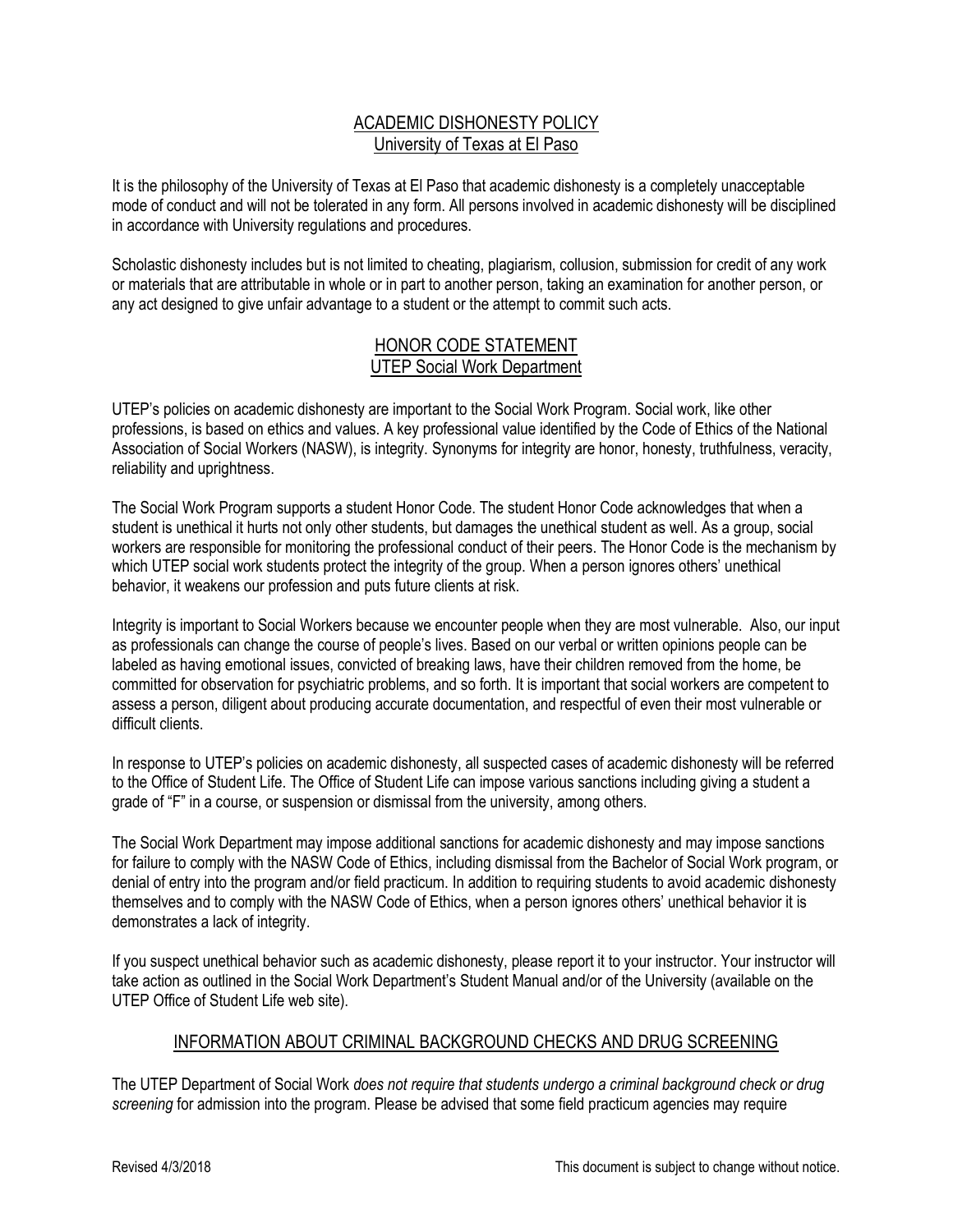students to get a criminal background check or to take drug screenings or other medical tests as a prerequisite to the field practicum with that agency. Also, the Texas State Board of Social Work Examiners asks applicants for Social Work licenses if they have committed a felony, although having done so does not preclude licensure. Additionally, organizations that employ social workers may require criminal background checks as part of the process of applying for jobs.

#### **UTEP BSW PROGRAM ADMISSION REQUIREMENTS AND APPLICATION INSTRUCTIONS**

Formal admission to the Social Work program is required by the Council of Social Work Education. Admission decisions are made by the BSW Admissions Committee. Admission to the BSW program is a prerequisite to attempting BSW professional coursework.

## **ADMISSIONS PROCESS**

Students wishing to earn a BSW degree from UTEP must complete an admission application. **Applications will be accepted between January 1 st to January 31st in the semester before the student wants to start BSW professional course work in the Fall semester**. Complete applications that meet minimum requirements will be reviewed by the BSW Admissions Committee for possible admission.

## **COMPLETION OF THE APPLICATION PACKET**

**The following materials must be included in the Application for Admission to the BSW Program. All materials should be submitted together.**

**Please initial next to each requirement to ensure you have included the item in the application packet.**

- \_\_\_\_\_\_ 1) Completed Application for Admission for the Bachelor of Social Work Program including signed statement of viewing the UTEP BSW Program Orientation online through the department of social work.
- \_\_\_\_\_\_ 2) Transcript(s)
	- a. Official transcripts from EPCC, UTEP, and other 2- or 4-year institutions the student has attended
	- b. If not reflected in the transcripts described in (a), a transcript showing grades for the Fall semester just completed and courses in progress for the current spring semester.
	- \_\_\_\_\_\_ 3) A resume showing work and volunteer experience. The resume should indicate if employment is/was full or part time and the number of volunteer hours completed, and tasks performed as an employee or volunteer. Assistance in developing a resume can be obtained through the University Career Center [\( http://sa.utep.edu/careers/](http://sa.utep.edu/careers/) )
	- 4) A completed BSW Application Essay. Instructions on completing the BSW Application Essay are attached. Assistance in developing the BSW Application Essay can be obtained at the UTEP Writing Center [\(http://uwc.utep.edu/](http://uwc.utep.edu/))
	- 5) The Experience Summary Form. This form captures all of your work and volunteer experience.
	- \_\_\_\_\_\_ 6) Two letters of recommendation.
		- a. Use the Letter of Recommendation forms provided with your application.
		- b. Preferred sources of letters of recommendation are shown under the question "What is your current or past relationship to the applicant?" on the Letter of Recommendation form
		- c. Place letters of recommendation in sealed envelopes and have the person completing the recommendation sign their name across the back of the sealed envelope.